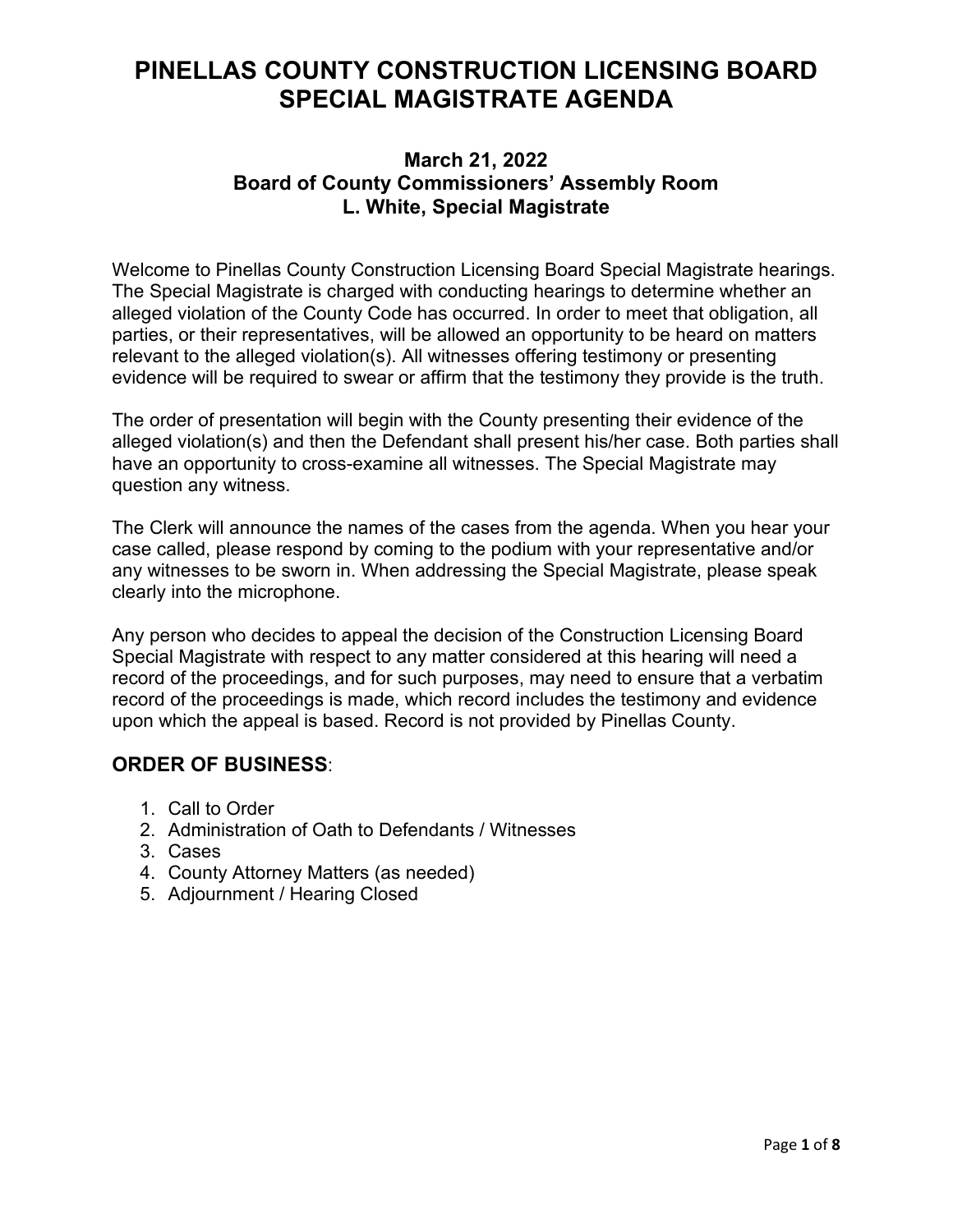## **9:00 A.M.**

| <b>ITEM: 01</b><br><b>MATTER:</b><br>CASE NO:<br>CITATION(S) NO:<br>DEFENDANT:<br><b>NOTICE ADDRESS:</b> | Contractor Licensing Violation(s)<br>2021-1716<br>C21-2196; C21-2197; C21-2198; C21-2231<br>Jordan P. Hidalgo<br>Jordan P. Hidalgo<br>DBA: PCS Pools, LLC<br>118 West Bay Drive, Suite #101<br>Largo, FL 33770 |
|----------------------------------------------------------------------------------------------------------|----------------------------------------------------------------------------------------------------------------------------------------------------------------------------------------------------------------|
| VIOLATION ADDRESS:                                                                                       | 210 20 <sup>th</sup> Street SW<br>Largo, FL 33770<br>and<br>109 Harbor View Lane<br>Belleair Bluffs, FL 33770<br>and<br>PCS Pools, Facebook Home Page                                                          |

| <br><b>Code Section</b> | Location                       | Citation # and Violation        |
|-------------------------|--------------------------------|---------------------------------|
|                         |                                |                                 |
| $22-14(7)$              | 210 20 <sup>th</sup> Street SW | C21-2196                        |
|                         | Largo, FL 33770                | Licensed pool contractor failed |
|                         |                                | to display license # on yard    |
|                         |                                | signage in Pinellas County, FL. |
|                         |                                |                                 |
| $22-14(7)$              | 109 Harbor View Lane           | C21-2197                        |
|                         | Belleair Bluffs, FL 33770      | Licensed pool contractor failed |
|                         |                                | to display license # on yard    |
|                         |                                | signage in Pinellas County, FL. |
|                         |                                |                                 |
| $22-14(7)$              | 109 Harbor View Lane           | C21-2198                        |
|                         | Belleair Bluffs, FL 33770      | Licensed pool contractor failed |
|                         |                                | to display license # on yard    |
|                         |                                | signage in Pinellas County, FL. |
|                         |                                |                                 |
| $22-14(7)$              | PCS Pools, Facebook Home Page  | C21-2231                        |
|                         |                                | Licensed pool contractor failed |
|                         |                                | to display license # on PCS     |
|                         |                                | Pools, Facebook Home Page in    |
|                         |                                | Pinellas County, FL.            |
|                         |                                |                                 |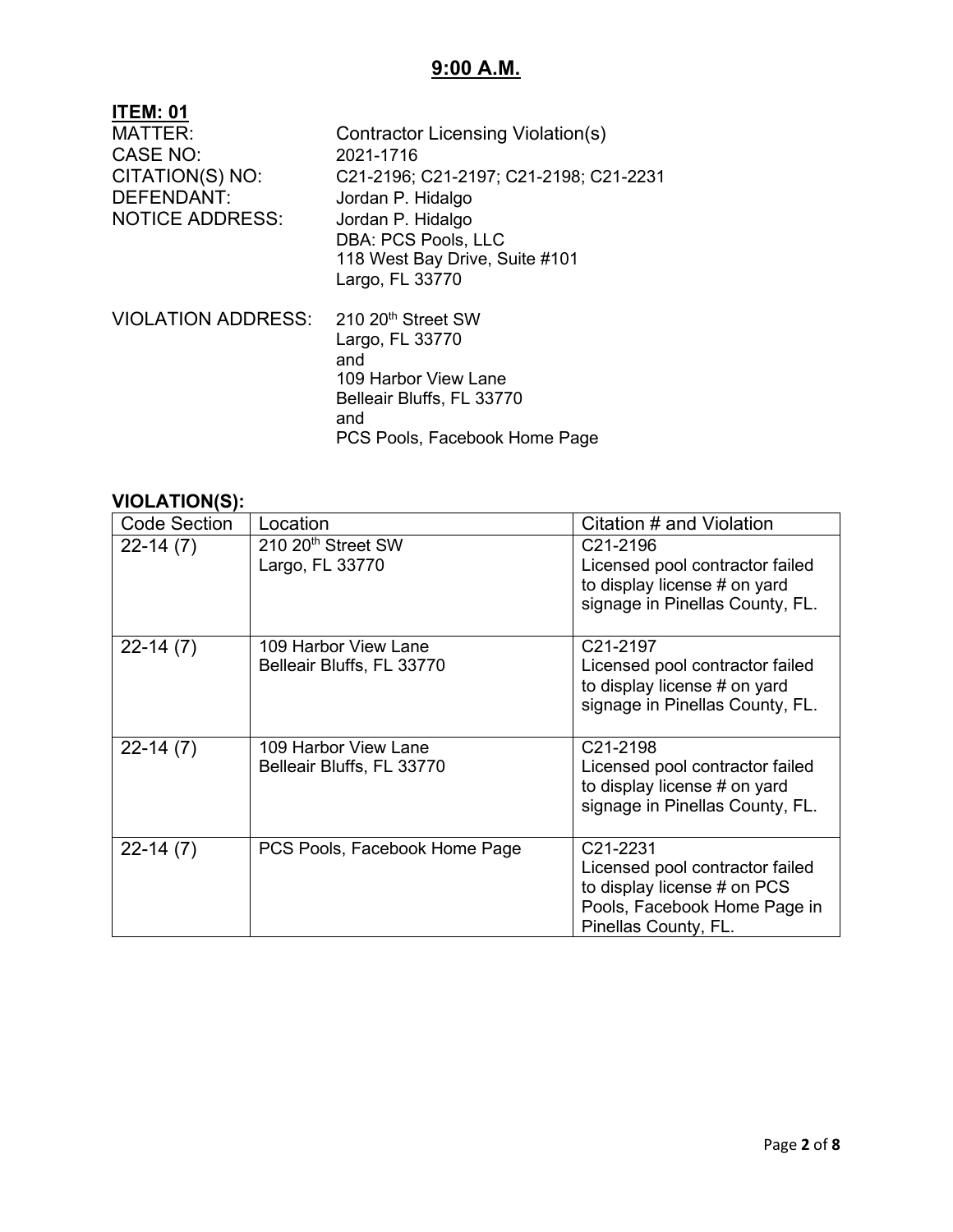| <b>ITEM: 02</b><br><b>MATTER:</b> | <b>CONTINUED From March 7, 2022</b><br>Contractor Licensing Violation(s) |
|-----------------------------------|--------------------------------------------------------------------------|
| <b>CASE NO:</b>                   | 2021-1687                                                                |
| CITATION(S) NO:                   | C21-2225; C21-2226; C21-2227                                             |
| <b>DEFENDANT:</b>                 | Patrick M. Lynch                                                         |
| <b>NOTICE ADDRESS:</b>            | Patrick M. Lynch                                                         |
|                                   | DBA: Daybreak Solar Power, LLC                                           |
|                                   | 909 Dennis Avenue                                                        |
|                                   | Orlando, FL 32807                                                        |
|                                   | And                                                                      |
|                                   | Dorothy Tracy (Witness for Plaintiff)                                    |
|                                   | 6067 113 <sup>th</sup> Avenue N.                                         |
|                                   | Pinellas Park, FL 33782                                                  |
| <b>VIOLATION ADDRESS:</b>         | 6067 113 <sup>th</sup> Avenue N.                                         |
|                                   | Pinellas Park, FL 33782                                                  |

| <b>Code Section</b> | Location                         | Citation # and Violation                                                                                                                                                                                                                 |
|---------------------|----------------------------------|------------------------------------------------------------------------------------------------------------------------------------------------------------------------------------------------------------------------------------------|
| $22 - 14(1)$        | 6067 113 <sup>th</sup> Avenue N. | C <sub>21</sub> -2225                                                                                                                                                                                                                    |
|                     | Pinellas Park, FL 33782          | Unlicensed solar contractor, using an<br>expired license, hired a crew to install<br>solar panels on a roof of a house<br>located in Pinellas County, FL.                                                                                |
| $22-14(4)$          | 6067 113 <sup>th</sup> Avenue N. | C21-2226                                                                                                                                                                                                                                 |
|                     | Pinellas Park, FL 33782          | Unlicensed solar contractor, using an<br>expired license, "Holding Himself Out"<br>as a licensed solar contractor to the<br>owner of Daybreak Solar Power, LLC,<br>to install solar panels on a house<br>located in Pinellas County, FL. |
| $22-14(5)$          | 6067 113 <sup>th</sup> Avenue N. | C <sub>21</sub> -2227                                                                                                                                                                                                                    |
|                     | Pinellas Park, FL 33782          | Unlicensed solar contractor failed to                                                                                                                                                                                                    |
|                     |                                  | obtain a permit prior to the installation                                                                                                                                                                                                |
|                     |                                  | of solar panels on a house located in                                                                                                                                                                                                    |
|                     |                                  | Pinellas County, FL.                                                                                                                                                                                                                     |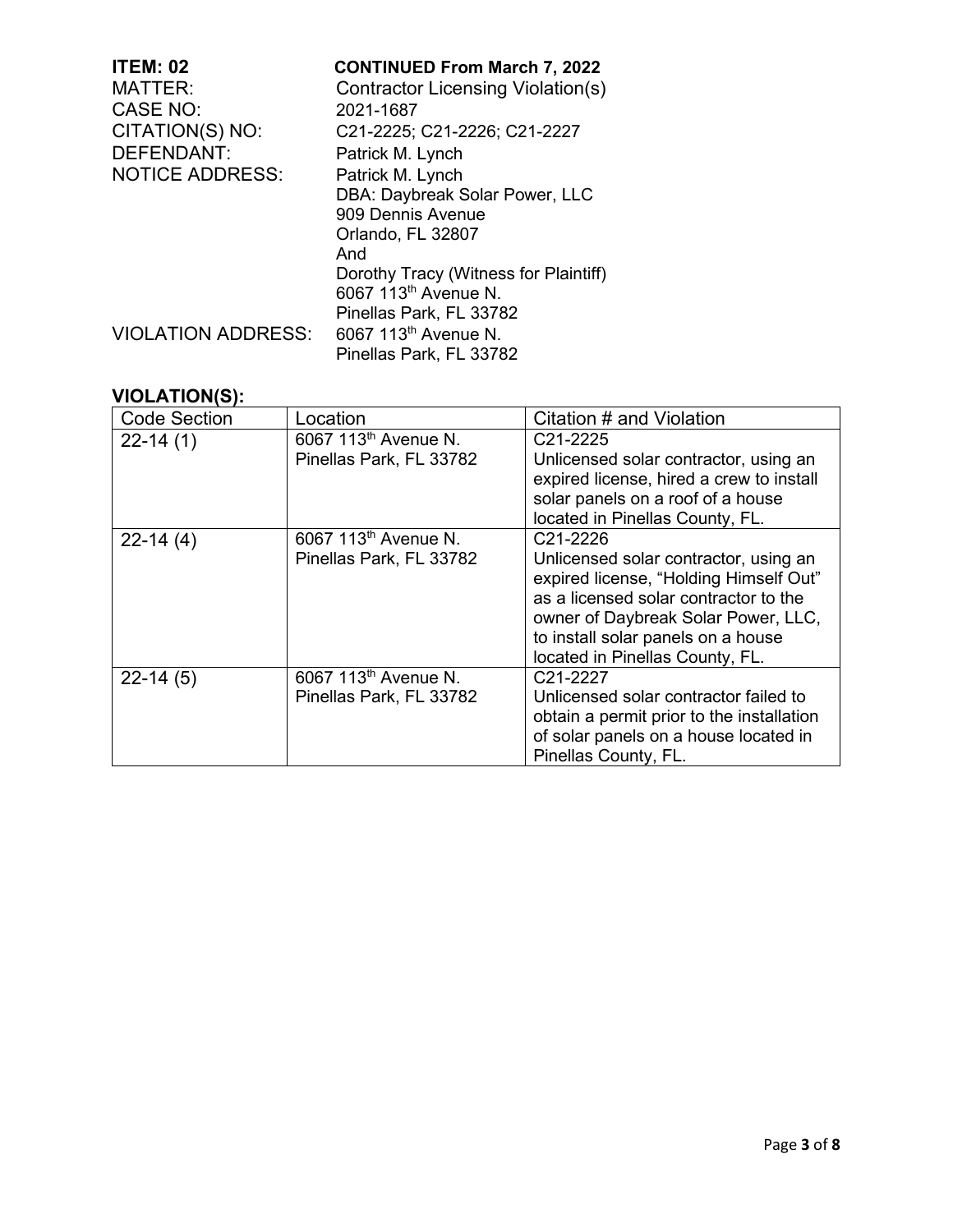| <b>ITEM: 03</b>        | <b>CONTINUED From March 7, 2022</b>                       |
|------------------------|-----------------------------------------------------------|
| <b>MATTER:</b>         | <b>Contractor Licensing Violation(s)</b>                  |
| CASE NO:               | 2021-1703                                                 |
| CITATION(S) NO:        | C <sub>21</sub> -2228                                     |
| DEFENDANT:             | Joe Shadel                                                |
| <b>NOTICE ADDRESS:</b> | Joe Shadel                                                |
|                        | DBA Joe Shadel General Contracting                        |
|                        | 2638 DeSoto Way S.                                        |
|                        | St. Petersburg, FL 33712                                  |
| VIOLATION ADDRESS:     | Advertising Joe Shadel Home Web Page, Pinellas County, FL |

| <b>Code Section</b> | Location                              | Citation # and Violation                                                                                                                                  |
|---------------------|---------------------------------------|-----------------------------------------------------------------------------------------------------------------------------------------------------------|
| $22-14(6)$          | <b>Advertising Joe Shadel</b>         | C21-2228                                                                                                                                                  |
|                     | Home Web Page, Pinellas<br>County, FL | Unlicensed general contractor via<br>transmission of advertising general<br>contracting services on his business<br>home web page in Pinellas County, FL. |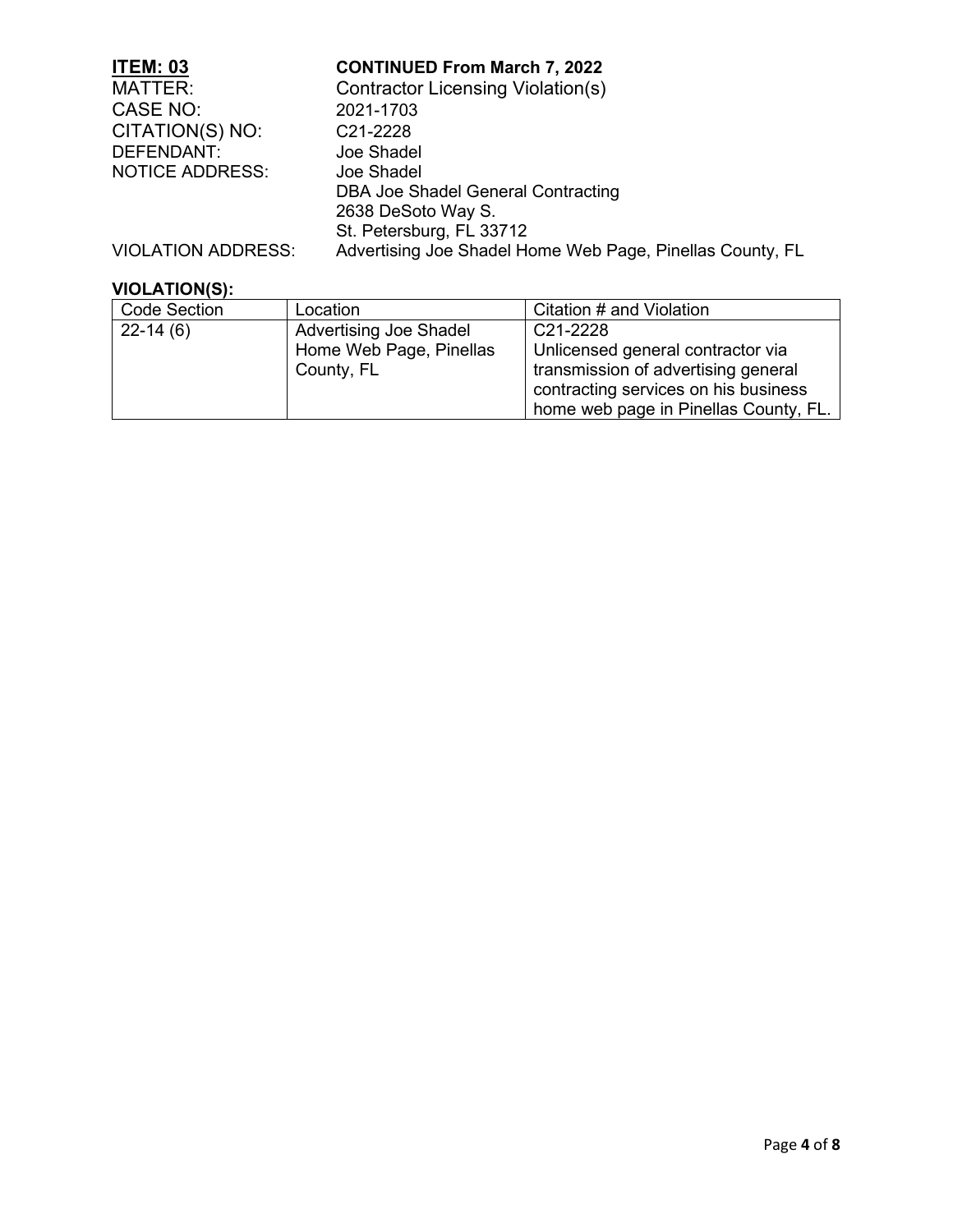## **ITEM: 04**

| MATTER:<br><b>CASE NO:</b><br>CITATION(S) NO:<br><b>DEFENDANT:</b><br><b>NOTICE ADDRESS:</b> | Contractor Licensing Violation(s)<br>2022-1800-2<br>C22-2016; C22-2017; C22-2018; C22-2019<br>William Lockard<br><b>William Lockard</b><br>DBA: Florida Insulation<br>830 Tuskawilla Street |
|----------------------------------------------------------------------------------------------|---------------------------------------------------------------------------------------------------------------------------------------------------------------------------------------------|
| VIOLATION ADDRESS: 108 20th Street                                                           | Clearwater, FL 33756                                                                                                                                                                        |

Belleair Beach, FL 33786

| <b>Code Section</b> | Location                    | Citation # and Violation                 |
|---------------------|-----------------------------|------------------------------------------|
| $22 - 14(1)$        | 108 20 <sup>th</sup> Street | C22-2016                                 |
|                     | Belleair Beach, FL 33786    | Unlicensed A/C contractor performing     |
|                     |                             | A/C duct work installation in a          |
|                     |                             | residence in Pinellas County, FL.        |
| $22-14(4)$          | 108 $20th$ Street           | C22-2017                                 |
|                     | Belleair Beach, FL 33786    | Unlicensed A/C contractor "Holding"      |
|                     |                             | Himself Out" as a licensed A/C           |
|                     |                             | contractor in Pinellas County, FL.       |
| $22-14(5)$          | 108 20 <sup>th</sup> Street | C <sub>22</sub> -2018                    |
|                     | Belleair Beach, FL 33786    | Unlicensed A/C contractor failed to      |
|                     |                             | obtain a permit prior to performing A/C  |
|                     |                             | duct work installation in a residence in |
|                     |                             | Pinellas County, FL.                     |
| $22-14(6)$          | 108 20 <sup>th</sup> Street | C <sub>22</sub> -2019                    |
|                     | Belleair Beach, FL 33786    | Unlicensed A/C contractor advertising    |
|                     |                             | on company truck via transmission of     |
|                     |                             | A/C services in Pinellas County, FL.     |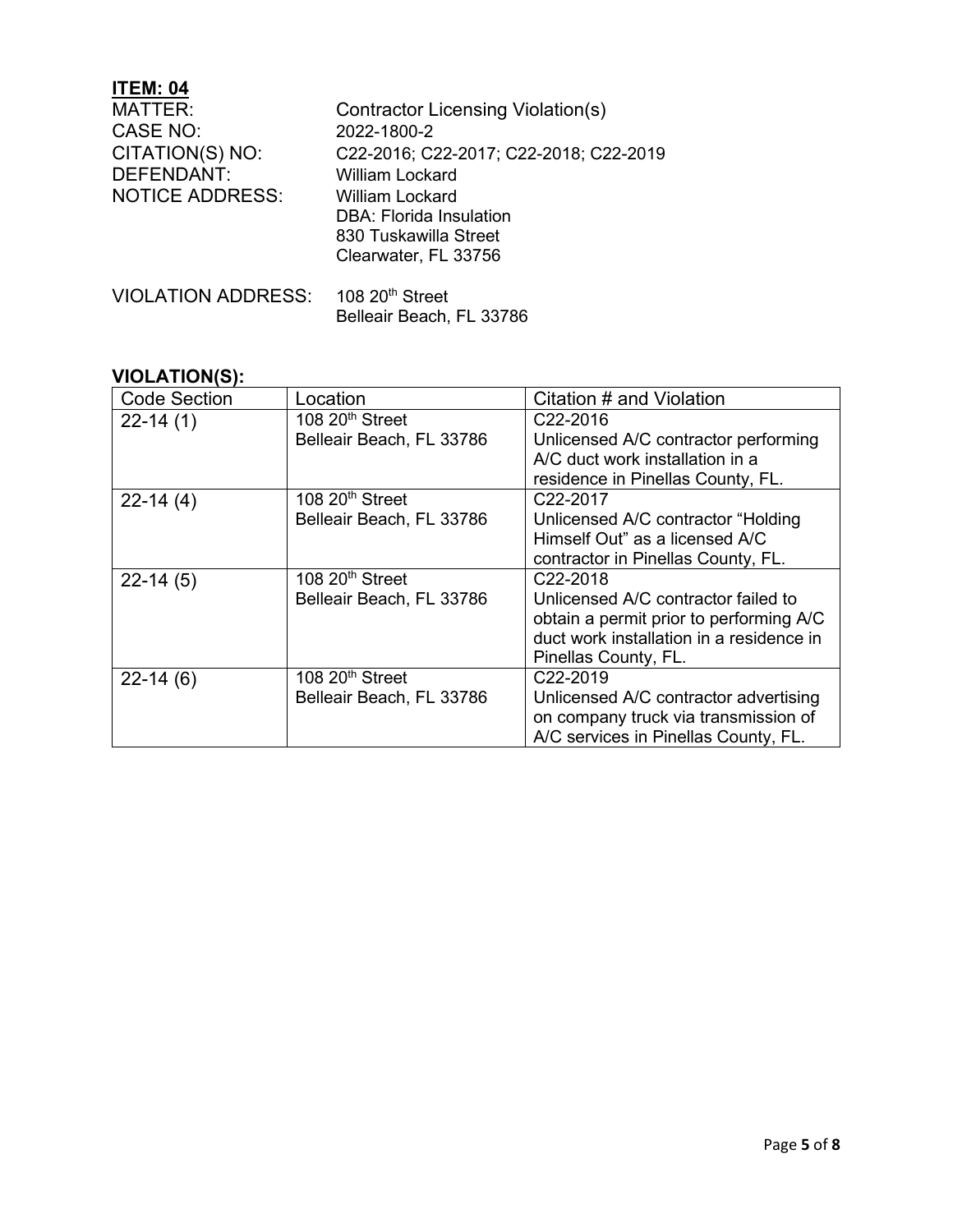| <b>ITEM: 05</b>        | <b>Continued from February 23, 2022</b>  |
|------------------------|------------------------------------------|
| <b>MATTER:</b>         | <b>Contractor Licensing Violation(s)</b> |
| CASE NO:               | 2020-0823                                |
| CITATION(S) NO:        | C21-588; C21-589                         |
| DEFENDANT:             | Jim James Manos                          |
| <b>NOTICE ADDRESS:</b> | Jim James Manos                          |
|                        | DBA: Fix It Guy St. Pete                 |
|                        | 4604 49th St. N.                         |
|                        | St. Petersburg, FL 33709                 |
|                        |                                          |
| VIOLATION ADDRESS:     | <b>FIXITGUYSTP.COM</b>                   |
|                        | CRAIGSLIST.ORG/PNL/STAINT-PETERSBURG AD  |

ID#209772009

| <b>Code Section</b> | Location                                                    | Citation # and Violation                                                                                                                                   |
|---------------------|-------------------------------------------------------------|------------------------------------------------------------------------------------------------------------------------------------------------------------|
| $22-14(6)$          | FIXITGUYSTP.COM                                             | C21-588<br>Unlicensed advertising for work which<br>requires a license in Pinellas County,<br>FL. (Plumbing, Electrical, Painting etc.)                    |
| $22-14(6)$          | Craigslist.org/pnl/staint-<br>petersburg ad<br>ID#209772009 | $C21-589$ (2 <sup>nd</sup> )<br>Unlicensed advertising for work which<br>requires a license in Pinellas County,<br>FL. (Plumbing, Cabinets, Painting etc.) |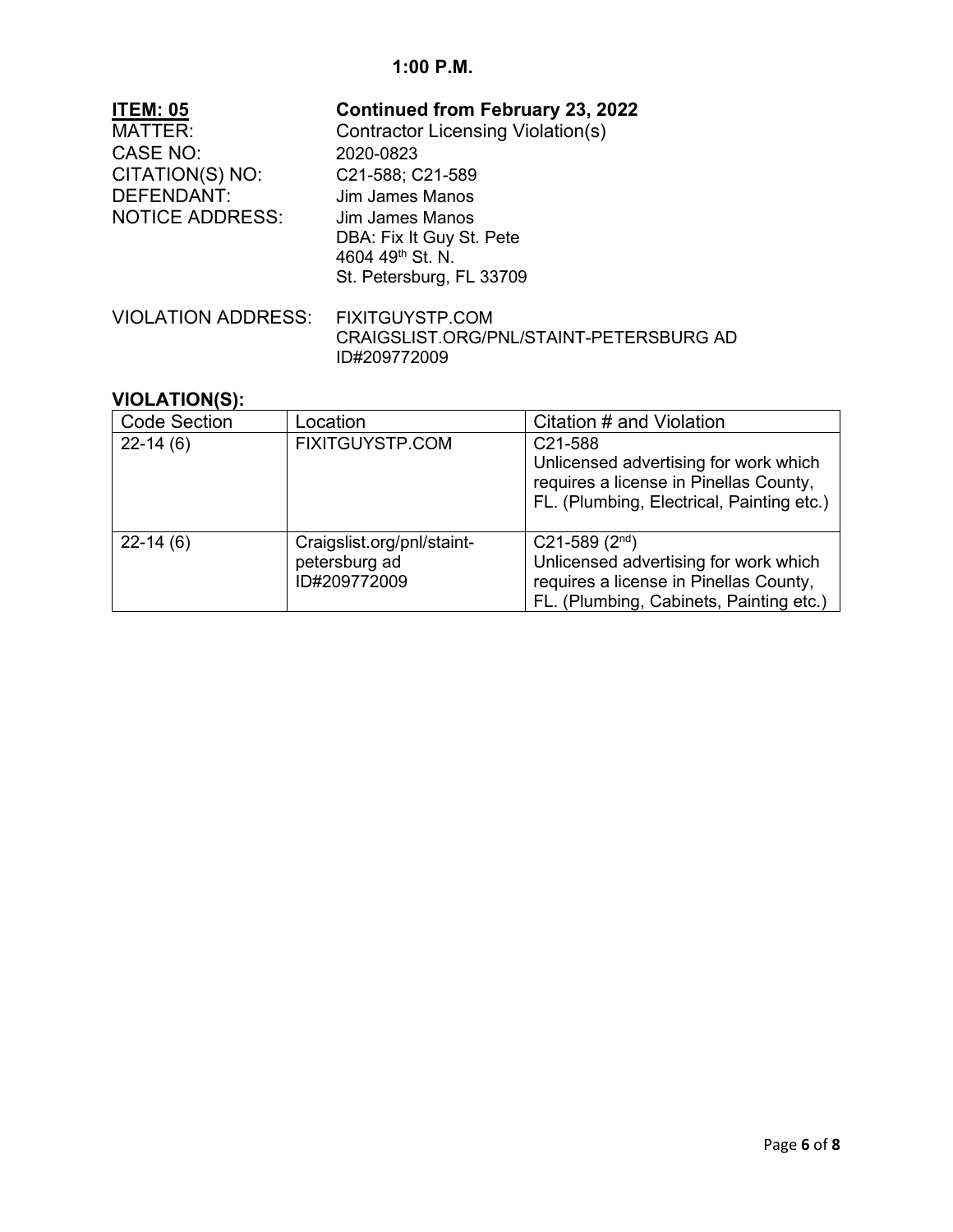## **ITEM: 06**

| MATTER:                | <b>Contractor Licensing Violation(s)</b>    |
|------------------------|---------------------------------------------|
| CASE NO:               | 2021-1686                                   |
| CITATION(S) NO:        | C22-0003                                    |
| <b>DEFENDANT:</b>      | <b>Stephen Anthony Smarowsky</b>            |
| <b>NOTICE ADDRESS:</b> | <b>Stephen Anthony Smarowsky</b>            |
|                        | DBA: Anchor Investments & Home Services LLC |
|                        | 3031 Park St. N.                            |
|                        | St. Petersburg, FL 33710-2227               |

VIOLATION ADDRESS: FACEBOOK.COM

| <b>Code Section</b> | Location     | Citation # and Violation                                                                                                                                                            |
|---------------------|--------------|-------------------------------------------------------------------------------------------------------------------------------------------------------------------------------------|
| $22-14(6)$          | FACEBOOK.COM | C <sub>22</sub> -0003<br>Unlicensed advertising to perform sub-<br>flooring, floor joist repair and support<br>work that requires a construction<br>license in Pinellas County, FL. |